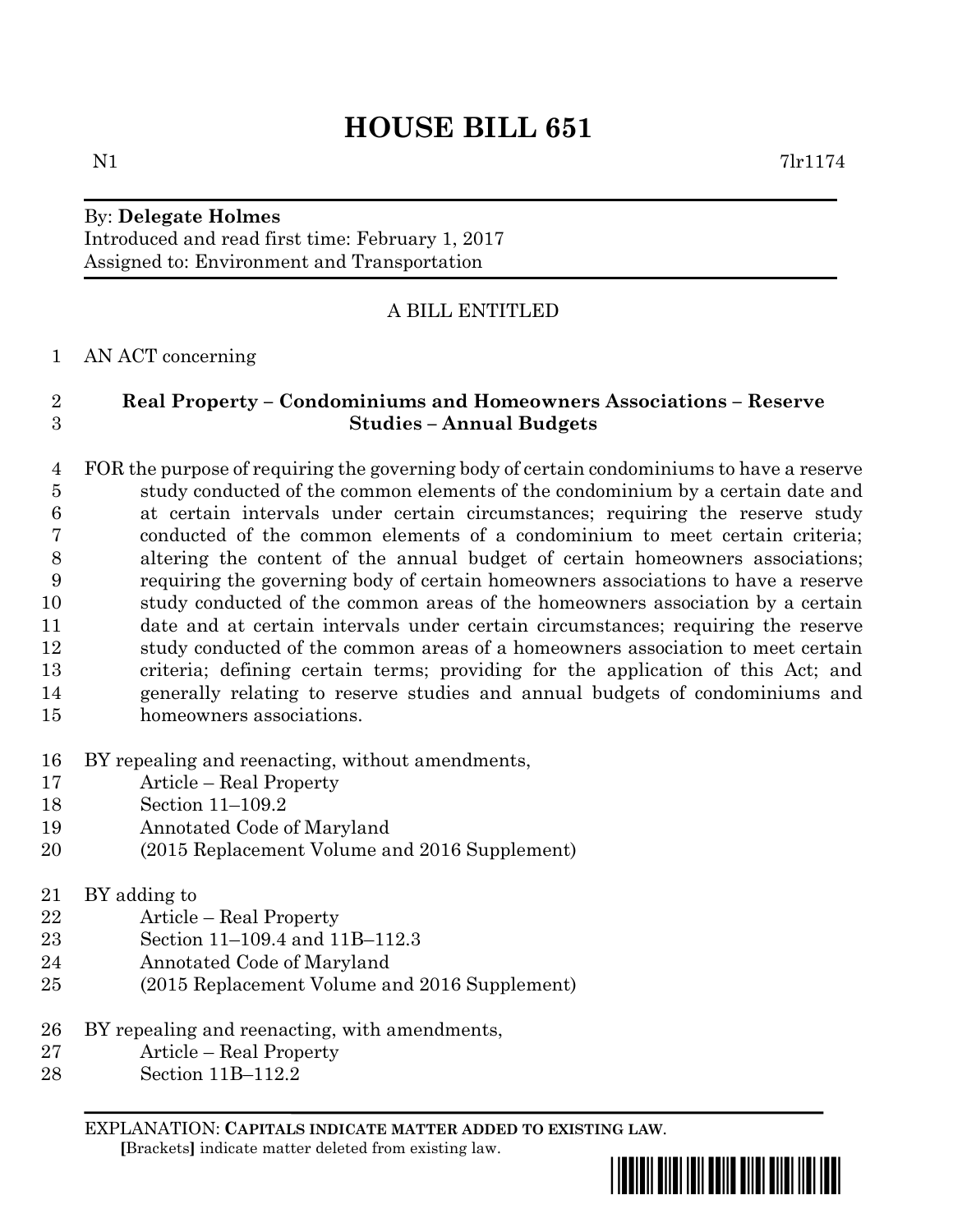|                                | $\boldsymbol{2}$                                                                                            | <b>HOUSE BILL 651</b>                                                                                                                                                                                      |  |
|--------------------------------|-------------------------------------------------------------------------------------------------------------|------------------------------------------------------------------------------------------------------------------------------------------------------------------------------------------------------------|--|
| $\mathbf{1}$<br>$\overline{2}$ |                                                                                                             | Annotated Code of Maryland<br>(2015 Replacement Volume and 2016 Supplement)                                                                                                                                |  |
| 3<br>$\overline{4}$            | SECTION 1. BE IT ENACTED BY THE GENERAL ASSEMBLY OF MARYLAND,<br>That the Laws of Maryland read as follows: |                                                                                                                                                                                                            |  |
| $\overline{5}$                 |                                                                                                             | <b>Article - Real Property</b>                                                                                                                                                                             |  |
| 6                              | $11 - 109.2.$                                                                                               |                                                                                                                                                                                                            |  |
| 7<br>8                         | (a)                                                                                                         | The council of unit owners shall cause to be prepared and submitted to the<br>unit owners an annual proposed budget at least 30 days before its adoption.                                                  |  |
| $\boldsymbol{9}$               | (b)                                                                                                         | The annual budget shall provide for at least the following items:                                                                                                                                          |  |
| 10                             |                                                                                                             | (1)<br>Income;                                                                                                                                                                                             |  |
| 11                             |                                                                                                             | Administration;<br>(2)                                                                                                                                                                                     |  |
| 12                             |                                                                                                             | (3)<br>Maintenance;                                                                                                                                                                                        |  |
| 13                             |                                                                                                             | Utilities;<br>(4)                                                                                                                                                                                          |  |
| 14                             |                                                                                                             | (5)<br>General expenses;                                                                                                                                                                                   |  |
| 15                             |                                                                                                             | Reserves; and<br>(6)                                                                                                                                                                                       |  |
| 16                             |                                                                                                             | Capital items.<br>(7)                                                                                                                                                                                      |  |
| 17<br>18<br>19                 | $\left( \mathrm{c}\right)$                                                                                  | The budget shall be adopted at an open meeting of the council of unit owners<br>or any other body to which the council of unit owners delegates responsibilities for<br>preparing and adopting the budget. |  |

20 (d) Any expenditure made other than those made because of conditions which, if not corrected, could reasonably result in a threat to the health or safety of the unit owners or a significant risk of damage to the condominium, that would result in an increase in an amount of assessments for the current fiscal year of the condominium in excess of 15 percent of the budgeted amount previously adopted, shall be approved by an amendment to the budget adopted at a special meeting, upon not less than 10 days written notice to the council of unit owners.

 (e) The adoption of a budget shall not impair the authority of the council of unit owners to obligate the council of unit owners for expenditures for any purpose consistent with any provision of this title.

 (f) The provisions of this section do not apply to a condominium that is occupied and used solely for nonresidential purposes.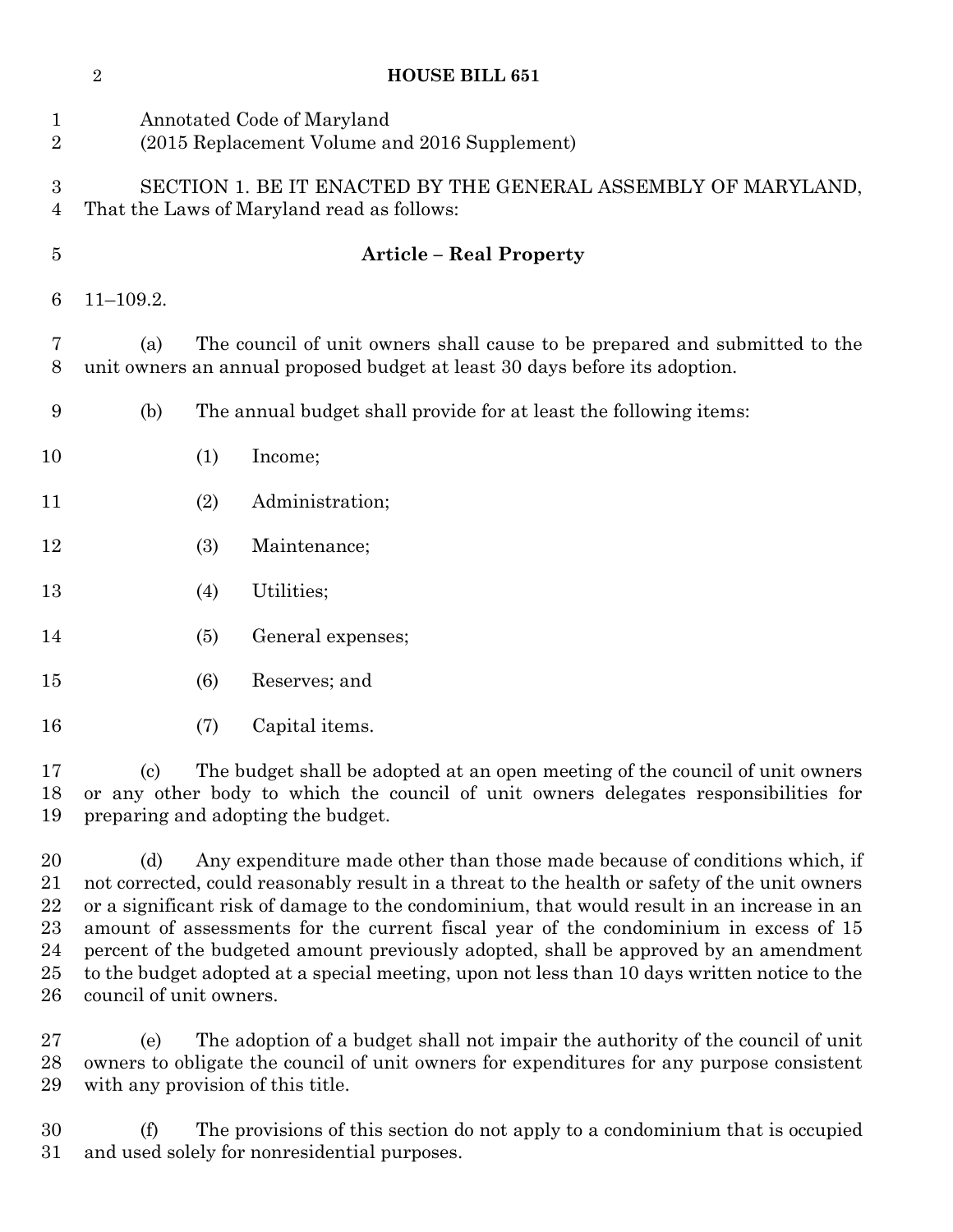**11–109.4.**

 **(A) IN THIS SECTION, "RESERVE STUDY" MEANS A STUDY OF THE RESERVES REQUIRED FOR MAJOR REPAIRS AND REPLACEMENT OF THE COMMON ELEMENTS OF A CONDOMINIUM CONDUCTED AT THE CONDOMINIUM'S EXPENSE AND IN A MANNER ADOPTED BY THE GOVERNING BODY OF THE CONDOMINIUM.**

 **(B) THIS SECTION APPLIES ONLY TO A CONDOMINIUM THAT HAS MORE THAN 50 UNITS.**

 **(C) (1) THIS SUBSECTION APPLIES TO A CONDOMINIUM ESTABLISHED ON OR AFTER OCTOBER 1, 2017.**

 **(2) NOT MORE THAN 90 CALENDAR DAYS AND NOT LESS THAN 30 CALENDAR DAYS BEFORE THE MEETING OF THE COUNCIL OF UNIT OWNERS REQUIRED UNDER § 11–109(C)(16) OF THIS SUBTITLE, THE GOVERNING BODY OF THE CONDOMINIUM SHALL HAVE AN INDEPENDENT RESERVE STUDY CONDUCTED OF ALL THE COMMON ELEMENTS.**

 **(3) WITHIN 5 YEARS AFTER THE DATE OF THE INITIAL RESERVE STUDY CONDUCTED UNDER PARAGRAPH (2) OF THIS SUBSECTION, AND AT LEAST EVERY 5 YEARS THEREAFTER, THE GOVERNING BODY SHALL HAVE A RESERVE STUDY CONDUCTED.**

 **(D) (1) THIS SUBSECTION APPLIES TO A CONDOMINIUM ESTABLISHED BEFORE OCTOBER 1, 2017.**

 **(2) IF THE GOVERNING BODY OF A CONDOMINIUM HAS HAD A RESERVE STUDY CONDUCTED ON OR AFTER OCTOBER 1, 2013, THE GOVERNING BODY SHALL HAVE A RESERVE STUDY CONDUCTED WITHIN 5 YEARS AFTER THE DATE OF THAT RESERVE STUDY AND AT LEAST EVERY 5 YEARS THEREAFTER.**

 **(3) IF THE GOVERNING BODY OF A CONDOMINIUM HAS NOT HAD A RESERVE STUDY CONDUCTED ON OR AFTER OCTOBER 1, 2013, THE GOVERNING BODY SHALL HAVE A RESERVE STUDY CONDUCTED ON OR BEFORE OCTOBER 1, 2018, AND AT LEAST EVERY 5 YEARS THEREAFTER.**

**(E) EACH RESERVE STUDY REQUIRED UNDER THIS SECTION SHALL:**

 **(1) INCLUDE A STATEMENT OF THE QUALIFICATIONS OF THE PERSON WHO PREPARED THE RESERVE STUDY;**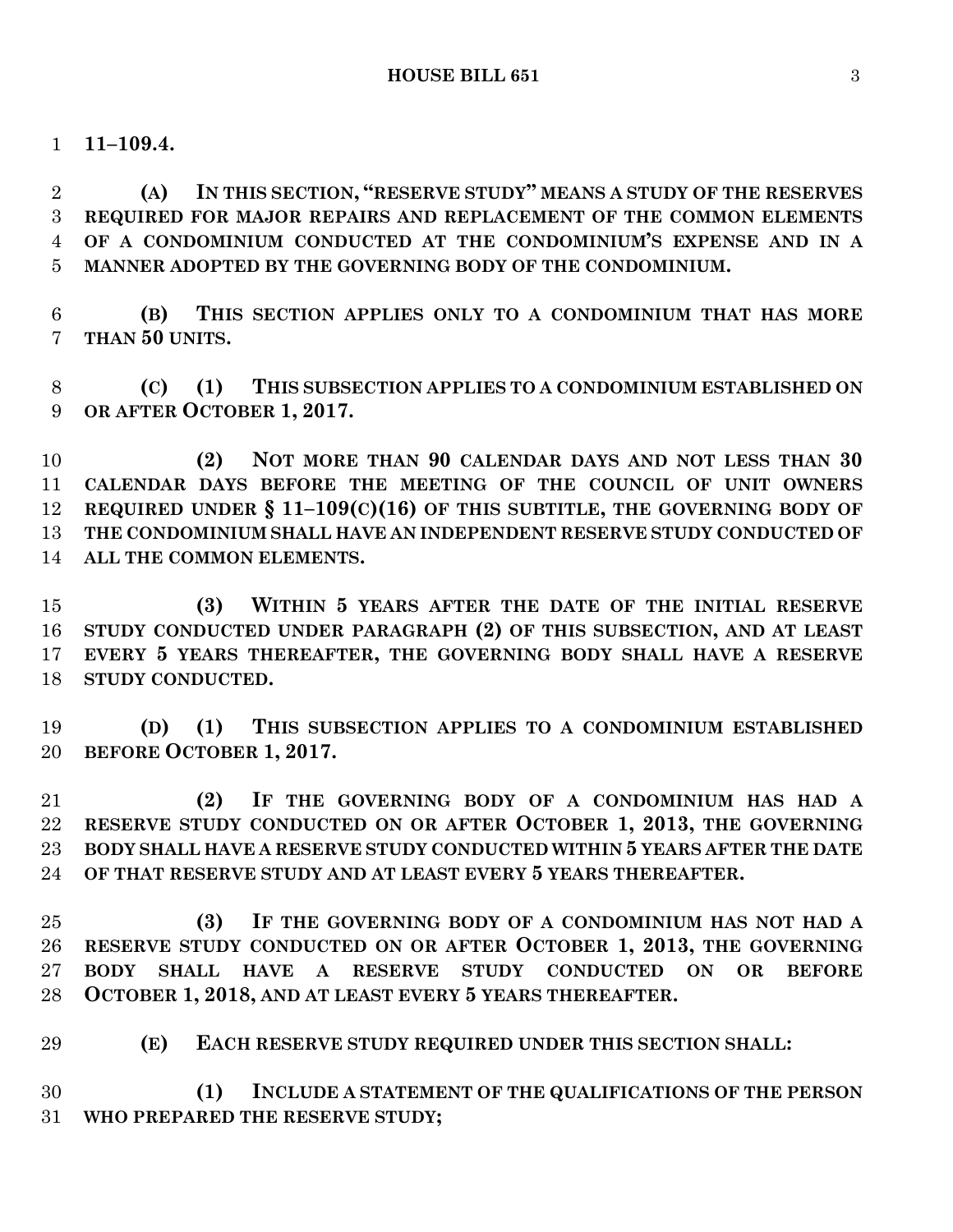|                                    | $\overline{4}$                                     | <b>HOUSE BILL 651</b>                                                                                                                                                                                                                          |
|------------------------------------|----------------------------------------------------|------------------------------------------------------------------------------------------------------------------------------------------------------------------------------------------------------------------------------------------------|
| 1<br>$\overline{2}$                | OWNER;                                             | (2)<br>BE AVAILABLE FOR INSPECTION AND COPYING BY ANY UNIT                                                                                                                                                                                     |
| $\boldsymbol{3}$<br>$\overline{4}$ |                                                    | (3)<br>BE REVIEWED BY THE GOVERNING BODY OF THE CONDOMINIUM<br>IN CONNECTION WITH THE PREPARATION OF THE ANNUAL PROPOSED BUDGET; AND                                                                                                           |
| $\overline{5}$<br>6                |                                                    | (4)<br>BE SUMMARIZED FOR SUBMISSION WITH THE ANNUAL PROPOSED<br>BUDGET TO THE UNIT OWNERS.                                                                                                                                                     |
| 7                                  | 11B-112.2.                                         |                                                                                                                                                                                                                                                |
| 8<br>9                             | (a)                                                | This section applies only to a homeowners association that has responsibility<br>under its declaration for maintaining and repairing common areas.                                                                                             |
| 10<br>11<br>12                     | (b)                                                | The board of directors or other governing body of a homeowners<br>(1)<br>association shall cause to be prepared and submitted to the lot owners an annual proposed<br>budget at least 30 days before its adoption.                             |
| 13<br>14<br>15                     |                                                    | The annual proposed budget may be sent to each lot owner by electronic<br>(2)<br>transmission, by posting on the homeowners association's home page, or by including the<br>annual proposed budget in the homeowners association's newsletter. |
| 16<br>17                           | $\left( \mathrm{c}\right)$<br>the following items: | The annual budget shall provide (information on or expenditures) for at least                                                                                                                                                                  |
| 18                                 |                                                    | (1)<br>Income;                                                                                                                                                                                                                                 |
| 19                                 |                                                    | (2)<br>Administration;                                                                                                                                                                                                                         |
| 20                                 |                                                    | (3)<br>Maintenance;                                                                                                                                                                                                                            |
| 21                                 |                                                    | Utilities;<br>(4)                                                                                                                                                                                                                              |
| 22                                 |                                                    | General expenses;<br>(5)                                                                                                                                                                                                                       |
| 23                                 |                                                    | Reserves; and<br>(6)                                                                                                                                                                                                                           |
| 24                                 |                                                    | Capital expenses.<br>(7)                                                                                                                                                                                                                       |
| 25<br>26<br>27                     | (d)<br>association                                 | (1)<br>The budget shall be adopted at an open meeting of the homeowners<br>any other body to which the homeowners association delegates<br>or<br>responsibilities for preparing and adopting the budget.                                       |
| 28<br>29                           |                                                    | (2)<br>Notice of the meeting at which the proposed budget will be<br>(i)<br>considered shall be sent to each lot owner.                                                                                                                        |

considered shall be sent to each lot owner.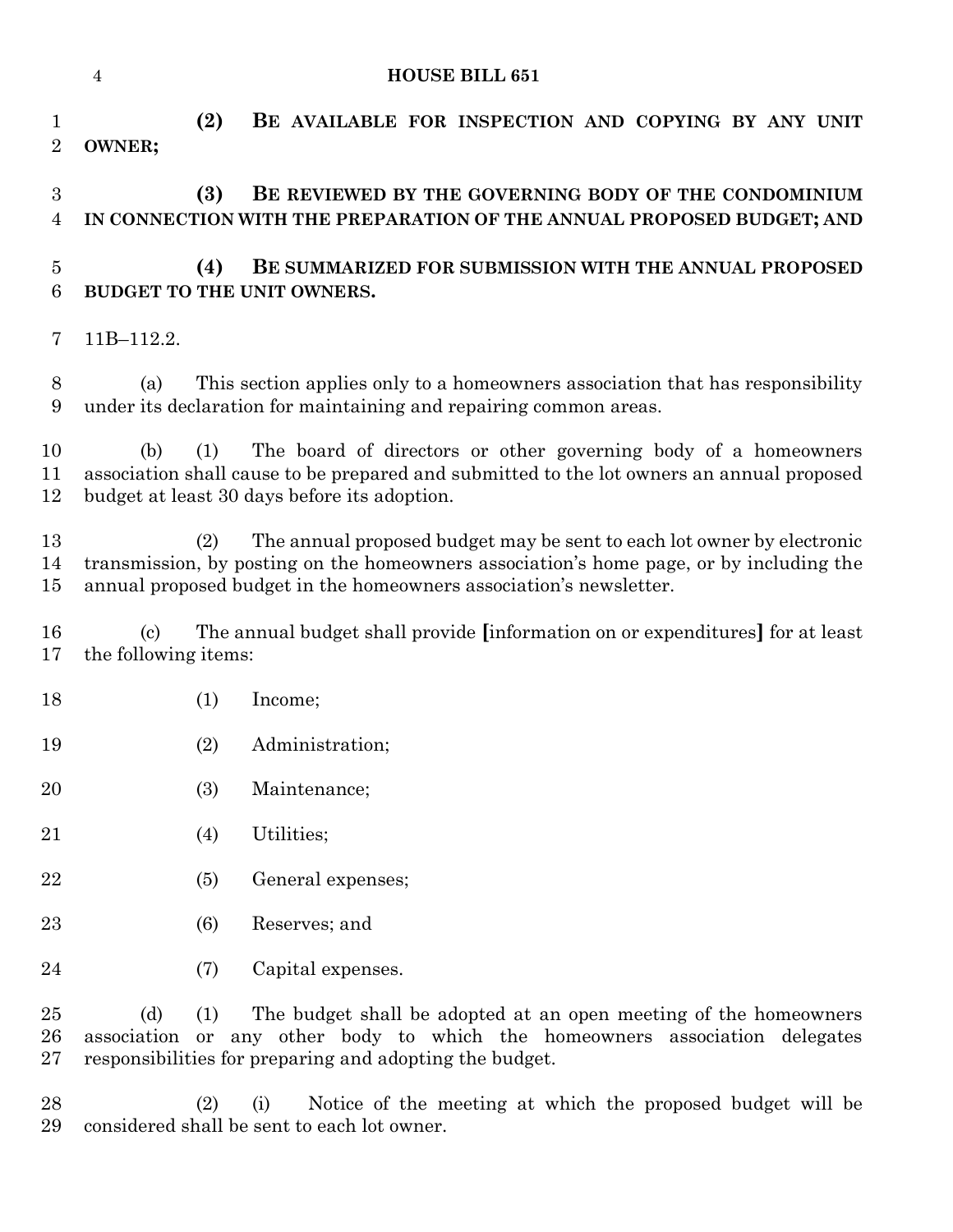#### **HOUSE BILL 651** 5

 (ii) Notice under subparagraph (i) of this paragraph may be sent by electronic transmission, by posting on the homeowners association's home page, or by including the notice in the homeowners association's newsletter.

 (e) Except for an expenditure made by the homeowners association because of a condition that, if not corrected, could reasonably result in a threat to the health or safety of the lot owners or a significant risk of damage to the development, any expenditure that would result in an increase in an amount of assessments for the current fiscal year of the homeowners association in excess of 15% of the budgeted amount previously adopted shall be approved by an amendment to the budget adopted at a special meeting for which not less than 10 days' written notice shall be provided to the lot owners.

 (f) The adoption of a budget does not impair the authority of the homeowners association to obligate the homeowners association for expenditures for any purpose consistent with any provision of this title.

**11B–112.3.**

 **(A) IN THIS SECTION, "RESERVE STUDY" MEANS A STUDY OF THE RESERVES REQUIRED FOR MAJOR REPAIRS AND REPLACEMENT OF THE COMMON AREAS OF A HOMEOWNERS ASSOCIATION CONDUCTED AT THE HOMEOWNERS ASSOCIATION'S EXPENSE AND IN A MANNER ADOPTED BY THE GOVERNING BODY OF THE HOMEOWNERS ASSOCIATION.**

 **(B) (1) THIS SECTION APPLIES ONLY TO A HOMEOWNERS ASSOCIATION THAT:**

 **(I) HAS MORE THAN 50 DWELLING UNITS IN THE DEVELOPMENT; AND**

 **(II) HAS RESPONSIBILITY UNDER ITS DECLARATION FOR MAINTAINING AND REPAIRING COMMON AREAS.**

 **(2) THIS SECTION DOES NOT APPLY TO A HOMEOWNERS ASSOCIATION THAT ISSUES BONDS FOR THE PURPOSE OF MEETING CAPITAL EXPENDITURES.**

 **(C) (1) THIS SUBSECTION APPLIES TO A HOMEOWNERS ASSOCIATION ESTABLISHED ON OR AFTER OCTOBER 1, 2017.**

 **(2) NOT MORE THAN 90 CALENDAR DAYS AND NOT LESS THAN 30 CALENDAR DAYS BEFORE THE FIRST MEETING OF THE HOMEOWNERS ASSOCIATION AT WHICH THE LOT OWNERS, OTHER THAN THE DECLARANT, HAVE A MAJORITY OF VOTES IN THE HOMEOWNERS ASSOCIATION, THE GOVERNING BODY OF THE**